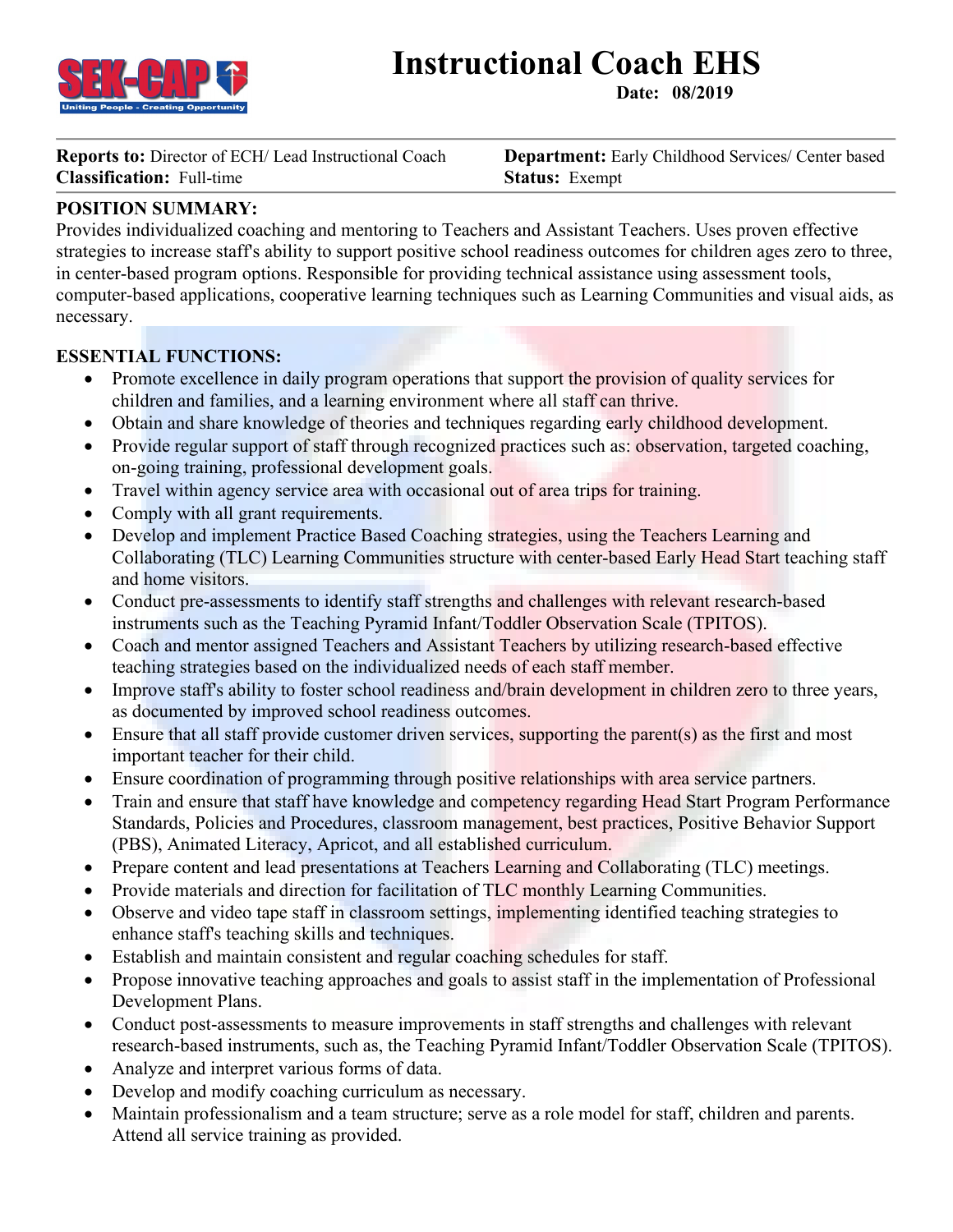- Perform all program responsibilities within the parameters of the Head Start Performance Standards mandates, and Kansas Licensing regulations.
- Respect and support cultural differences and diverse family structures.
- Maintain dependable, punctual attendance and adhere to appropriate break times.
- Attend mandatory In-Service trainings and staff meetings.
- Responsible to report any suspected abuse or neglect to appropriate authority.
- Advocate for SEK-CAP, Inc. in the community.
- Maintain and assure confidentiality and privacy of SEK-CAP, Inc. customers.
- Uphold and promote the core values and mission statement of SEK-CAP, Inc.
- Support management decisions both in actions and words.
- Cross train for all center positions.
- Be available as first line of communication with centers.
- Ability to work unconventional business hours.
- Other duties as assigned.

### **KNOWLEDGE AND EXPERIENCE:**

Essential:

- Basic computer and electronic equipment skills
- Basic operation skills of general office equipment such as photocopiers, faxes, and phone systems
- Ability to get along with diverse personalities; tactful, mature, and flexible
- Ability to meet and deal tactfully with the general public and to communicate effectively and clearly both orally and in writing
- Resourceful and well organized
- Ability to establish and maintain positive, effective working relationships with co-workers, community partners, and customers
- Ability to learn and adapt

Desired:

- Knowledge of Head Start Performance Standards/KDHE Licensing requirements
- Knowledge of area resources

## **EDUCATION AND QUALIFICATIONS:**

- Bachelor's Degree in Early Childhood Education or Child Development or a related degree and coursework equivalent to major in Early Childhood Education or Child Development required. Three units of infant/toddler course work required.
- Five years' experience in a child development program working directly with infant and toddlers, families and staff required. Three years' experience in a supervisory role
- Must have the ability to use technology in an instructional environment and be able to successfully implement technology in presentations.
- Successfully complete a physical exam and TB skin test before beginning employment and as required by Head Start Program Performance Standards and KDHE Licensing Regulations
- Obtain First Aid and CPR at orientation and keep current.
- Possess current, valid driver's license and meet agency insurance underwriting guidelines
- Submit to and pass standard criminal history check
- Be fully vaccinated for COVID-19 before beginning employment

### **OTHER QUALIFICATIONS:**

- Acquire and maintain trainer of trainers' certification in Teachers Learning and Collaborating (TLC) techniques.
- Acquire and maintain TPITOS certification from Center for Social Emotional Foundations of Early Learning (CSEFEL) Pyramid.